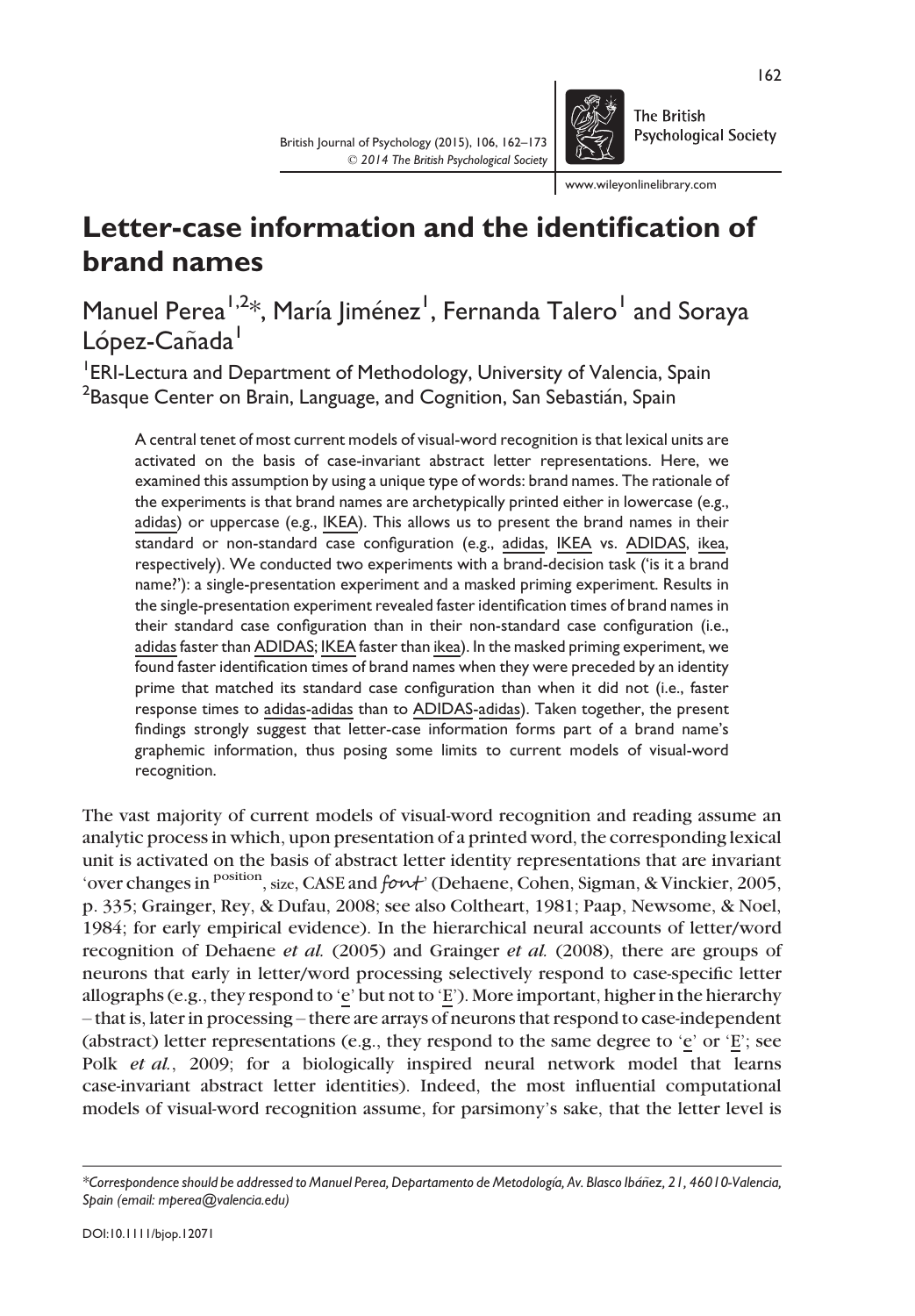composed exclusively of uppercase letters (e.g., the interactive-activation model and its successors; see Davis, 2010).

All the above-cited accounts are fully consistent with the fact that in masked priming (i.e., a paradigm that taps early word processing; see Grainger, 2008; for review), the advantage of the identity priming condition over the unrelated priming condition is similar in magnitude for visually similar lowercase-uppercase words and for visually dissimilar lowercase–uppercase words (e.g., kiss-KISS and edge-EDGE; see Bowers, Vigliocco, & Haan, 1998). Furthermore, masked priming experiments have revealed that responses to matched-case identical prime-target pairs (e.g., EDGE-EDGE) are virtually similar as the responses to mismatched-case identical prime-target pairs (e.g., edge-EDGE; see Jacobs, Grainger, & Ferrand, 1995; Perea, Jiménez, & Gómez, 2014). Another recent demonstration of the role of abstract letter representations during visual-word recognition is that, in a lexical decision experiment (i.e., a word/ non-word discrimination task), response times (and error rates) to pseudowords like viotin and viocin (created by substituting the letter l in the word 'violin') are virtually the same not only with adult readers but also with developing readers (Grade 4 children) – note that viotin is more visually similar to its base-word than viocin (Perea & Panadero, 2014).

But are all words identified on the basis of case-invariant abstract letter representations? Here, we examined this issue with a unique type of words: brand names. A number of brand names are archetypically printed in lowercase (e.g., adidas, Microsoft, etc.), while others are archetypically printed in uppercase (e.g., IKEA, SAMSUNG, etc.). Furthermore, to make brand names more identifiable and memorable, they are commonly printed with the same case, format, colour, and font (e.g., the IKEA logo). In some cases, brand names are morphed over time into an acronym (e.g., Kentucky Fried Chicken into KFC) or a logo (e.g., as in the case of Apple). Indeed, it has been claimed that 'in the case of brand names, visual features become an intrinsic part of their identity and have been incorporated into people's processing strategies that aid their retrieval' (Gontijo & Zhang, 2007, p. 27; see also Tavassoli, 2001). Thus, the cognitive processes underlying the identification of brand names can be used as a benchmark to test the assumption of case-invariant abstract letter identities made in leading models of letter/word recognition (e.g., Dehaene et al., 2005; Grainger et al., 2008). Importantly, there is one account that does assume that letter-case information forms an integral part of a word's lexical representation. Specifically, Peressotti, Cubelli, and Job (2003) claimed that 'while size, font and style (cursive or print) affect the visual shape of letters, the uppercase–lowercase distinction is abstract in nature as it is an intrinsic property of letters' (p. 108). In the framework of Peressotti et al.'s 'orthographic cue' account, a given lexical unit would not be retrieved only on the basis of the letter identity and letter position, but also on the basis of letter-case information. Peressotti et al. (2003) proposed their account when examining the role of the initial capitalized letter in proper nouns (e.g., Mary, America), but it can be readily extended to the processing of brand names.

The main aim of the present experiments was to examine the role of letter-case information of the brand names (lowercase vs. uppercase) during their visual identification. In particular, we took advantage of the fact that some brand names are archetypically presented in lowercase (e.g., adidas) or in uppercase (IKEA). This allowed us to compare the recognition of the brand names written in their standard case configuration (e.g., adidas, IKEA) or their non-standard case configuration (e.g., ADIDAS, ikea). If letter-case information plays a role during the identification of brand names, the encoding of the lexical units corresponding to brand names should be faster when they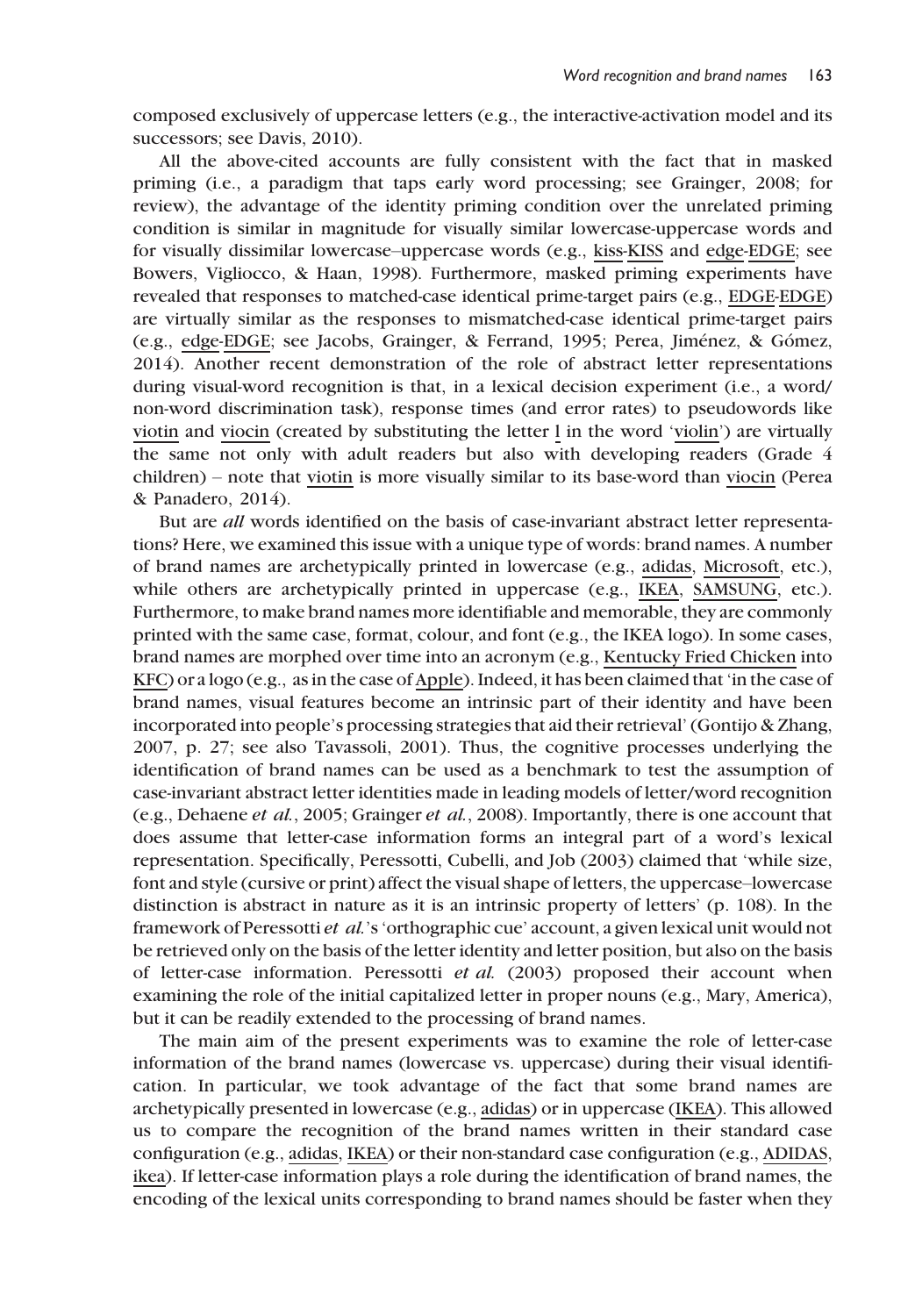are printed in their standard case configuration (i.e., when the archetypical case matches the presentation case; e.g., adidas in lowercase, IKEA in uppercase) than when printed in their non-standard case configuration (i.e., when the archetypical case does not match the presentation case; e.g., ADIDAS in uppercase, ikea in lowercase).

Previous evidence on the role of letter-case information in the recognition of brand names is very scarce. Gontijo and Zhang (2007) reported an experiment with a lexical decision task ('is the letter string a word?') in which they selected brand names whose standard case configuration was uppercase (e.g., SONY, GUCCI, IBM, etc.). Results revealed that participants were faster when the brand names were written in uppercase (i.e., the archetypical case) than when they were written in lowercase (e.g., GUCCI faster than gucci) – the parallel difference did not occur with common nouns (see Gontijo & Zhang, 2007). Gontijo, Rayman, Zhang, and Zaidel (2002) found a similar pattern of data with a visual-field lexical decision task. Although these findings are highly suggestive, they have two potential limitations. First, the standard case configuration of all these brand names was uppercase, and this may potentially have led to some strategies and biases. A stronger demonstration of this phenomenon would require employing 50% of the brand names whose standard case configuration is in lowercase (e.g., adidas) and the other 50% in uppercase (e.g., IKEA). Second, the presence of faster identification times of the standard-case stimuli (e.g., GUCCI faster than gucci) in a single-presentation lexical decision task does not necessarily imply that the case of the brand name aids the process of word identification per se. One might argue that the presence of faster decision times for words printed in their standard case configuration may be due to a familiarity discrimination assessment that 'gives a crude estimate of the stimulus's visual familiarity which may then be used as a source of evidence in making certain kinds of decisions' (Besner, 1983, p. 432). Bear in mind that participants may use all relevant sources of information to aid their decisions, and letter-case information can be one of them. To demonstrate that the letter-case information influences the encoding of brand names rather than late decisional processes, it is important to examine whether the effect of letter-case occurs at the early stages of visual-word processing (i.e., before decisional processes are at work) in a masked priming experiment (e.g., comparing adidas-adidas vs. ADIDAS-adidas and IKEA-IKEA vs. ikea-IKEA). In a recent experiment, Gomez, Perea, and Ratcliff (2013) demonstrated, using fits from the diffusion model (Ratcliff, Gomez, & McKoon, 2004), that masked repetition priming involves changes in the encoding time (a non-decisional component), whereas the decision parameters remained unaltered. Thus, an advantage of adidas-adidas over ADIDAS-adidas with the masked priming procedure would imply that the advantage occurs at an early encoding stage.

In Experiment 1, the participants' task was to decide whether a letter string was a brand name or not (i.e., 'is the stimulus a brand name or not?') in a single-presentation procedure. We manipulated the case of the printed stimulus (lowercase [e.g., adidas, nike], uppercase [e.g., ADIDAS, NIKE]) in brand names that differed in letter-case configuration (lowercase [e.g., adidas], uppercase [e.g., NIKE]). If the recognition of brand names is exclusively driven by case-invariant abstract letter representations – as neural accounts of visual-word recognition propose – we expect no differences between the brand names printed in the standard-case versus non-standard-case formats. Alternatively, if letter-case information from the brand names plays a role during word recognition – as the 'orthographic cue' account proposes – an advantage would be expected for adidas versus ADIDAS and IKEA versus ikea.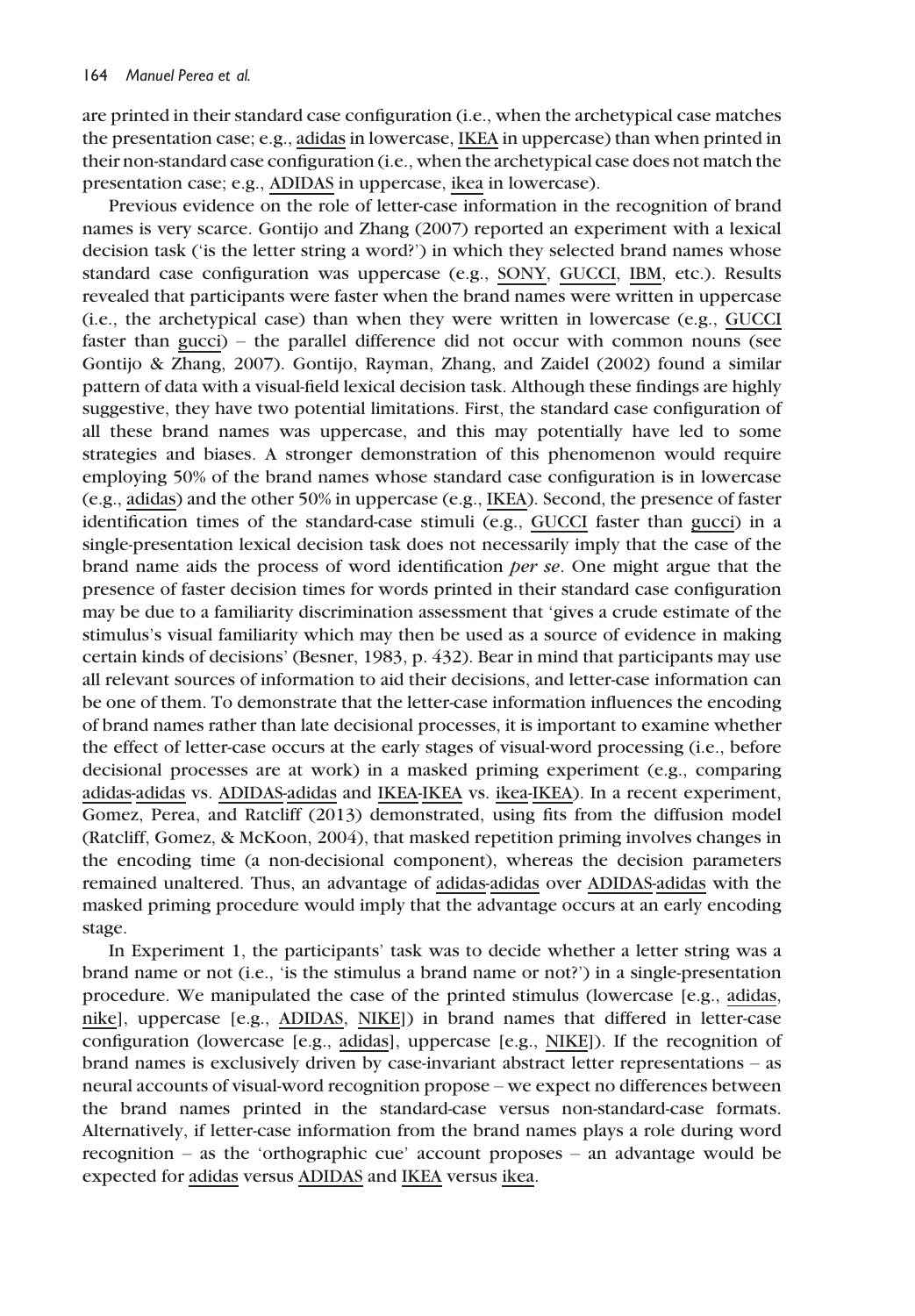Experiment 2 was designed to examine the impact of letter-case information during the early stages of word processing using a masked priming procedure – we also used a brand-decision task. The target stimuli were brand names in their standard case configuration (or pseudo-brand names; e.g., FEGUS, canetton). These targets were briefly preceded by a masked prime that was printed in lowercase or in uppercase (e.g., adidas-adidas vs. ADIDAS-adidas; IKEA-IKEA vs. ikea-IKEA). Thus, two factors were manipulated: (1) the letter-case configuration of the target brand names (lowercase [e.g., adidas], uppercase [e.g., IKEA]) and (2) the case of the prime (lowercase [e.g., adidas, ikea], uppercase [e.g., ADIDAS, IKEA]) – an unrelated priming condition was also employed. If letter-case information of the brand names plays a role early in word processing, we would expect faster response times when the prime matches their standard case configuration than when it does not (i.e., adidas-adidas faster than ADIDAS-adidas and faster response to IKEA-IKEA than to ikea-IKEA).

#### EXPERIMENT 1

#### Method

#### **Participants**

Twenty students (all female) from the University of Valencia (Spain) took part voluntarily in the experiment. All of them had normal (or corrected-to-normal) vision and were native speakers of Spanish.

#### **Materials**

A set of 104 brand names was selected – none of them involved acronyms (e.g., KFC or IBM). To ensure that the brand names were familiar to the participants, and before selecting the final set of stimuli, six additional students (from the same population as the participants in the experiment) corroborated that the pre-selected brand names were familiar to other potential participants. Fifty-two brand names corresponded to those archetypically printed in lowercase [brand names with an initial uppercase letter were also included in this group] (e.g., adidas, skype, audi, twitter, Nestle, Reebok, Facebook, Colgate, Microsoft, Trident, etc.; mean length: 6.7, range: 4–13) and the remaining 52 corresponded to those archetypically printed in uppercase (IKEA, LACOSTE, ROLEX, NISSAN, SAMSUNG, GUCCI, PORSCHE, NOKIA, OREO, NIVEA, etc.; mean length: 6.2, range: 4–11). There were worldwide brand names (as in the examples above) and regional (Spain) popular brand names (e.g., MERCADONA, Cuetara, TOUS, campofrıo, Frigo, HIPERCOR, etc.). Two lists of counterbalanced materials were created in a Latin Square manner (e.g., if adidas was presented in List 1, ADIDAS would be presented in List 2). A set of 104 pseudo-brand names of the same length and orthographic structure as the brand names (e.g., FEGUS, canetton, PUSSAN, Folex, Purshka, LARDENT, SINSUM, viropozza, etc.) was created to serve as distractors for the purposes of the task – these distractors were printed either in lowercase or in uppercase, with the same proportions as the brand names.

#### Procedure

The experimental session was individual and took place in a quiet room. DMDX software (Forster & Forster, 2003) was employed to present the stimuli and register the responses.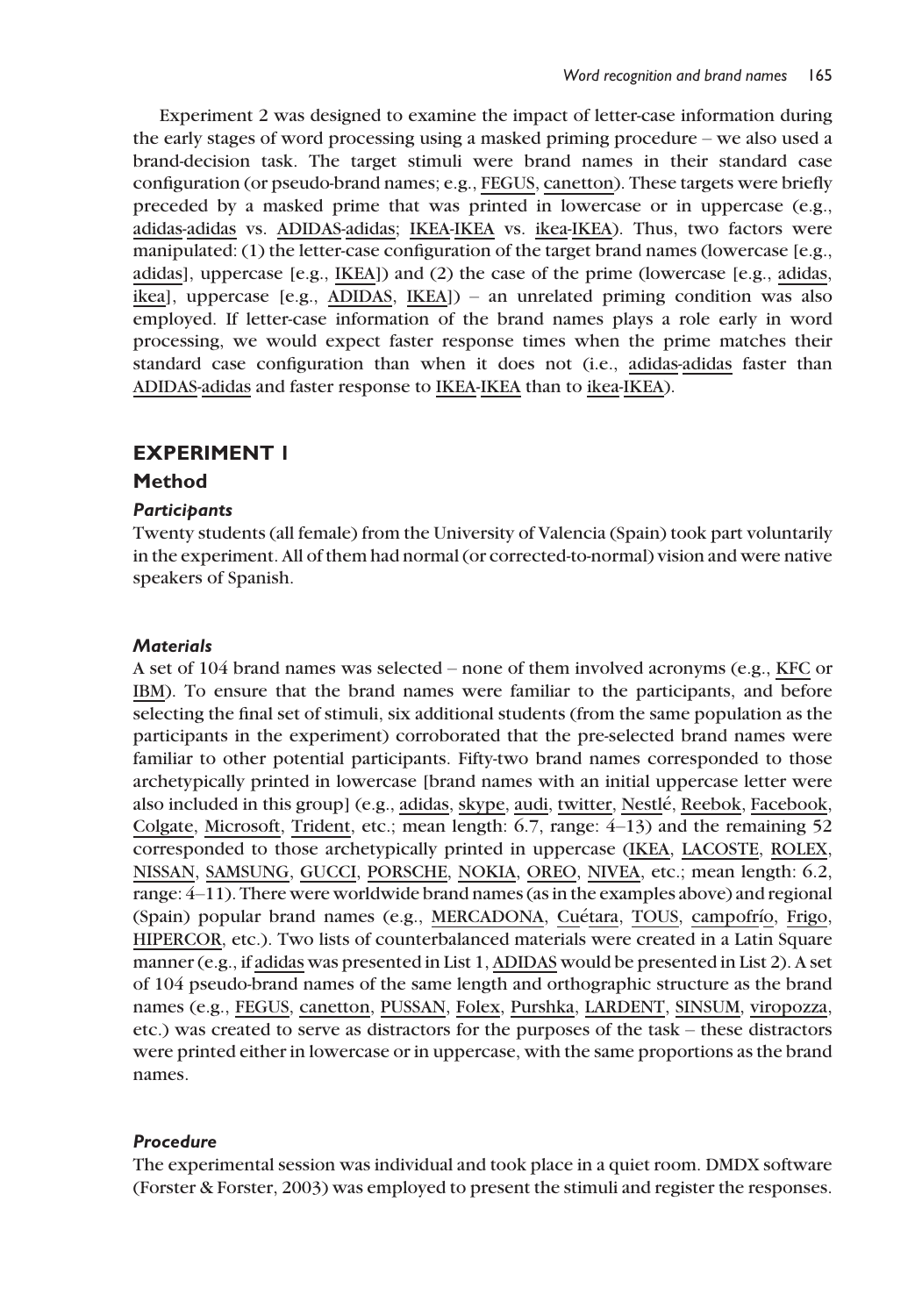On each trial, a fixation point (+) was presented for 500 ms at the centre of the computer screen. This was replaced by the target stimulus until the participant responded (or 2.5 s had passed). The stimuli were presented in 18-pt Times New Roman in black on a white background. Participants were instructed to press the 'sı' [yes] key if the letter string was a brand name and to press the 'no' key if the letter string was not a brand name. Both accuracy and speed were stressed in the instructions. There was a short practice phase (16 stimuli: 8 brand names and 8 pseudo-brand names) before the experimental phase (104 brand names and 104 pseudo-brand names). The order of the stimuli was randomized for each participant. The whole session lasted about 10 min.

#### Results and Discussion

Incorrect responses (7.7% of brand names) and response times beyond the 250–2,000 ms cut-offs (0.6% of brand names) were excluded from the latency analyses. The mean response times for correct responses and the error rates for each condition are presented in Table 1. For the brand names, mean response times (RTs) and per cent errors were submitted to separate ANOVAs with a 2 (Standard case configuration of brand name: lowercase, uppercase)  $\times$  2 (Printed-stimulus case: lowercase, uppercase)  $\times$  2 (List: list 1, list 2) design. The ANOVAs were conducted over subjects  $(F1)$  and items  $(F2)$ . In this and the subsequent experiment, List was included as a dummy factor to remove the error variance due to the counterbalancing lists.

The ANOVA on the latency data revealed an advantage of the brand names archetypically printed in uppercase over the brand names archetypically printed in lowercase, although the effect was not significant in the analysis by items, F1  $(1,18) = 8.88$ ,  $MSE = 1,061$ ,  $\eta_p^2 = .33$ ,  $p = .008$ ;  $F2(1,100) = 1.82$ ,  $MSE = 13,344$ ,  $\eta_s^2 = .02$ ,  $p = 18$ . The main effect of printed-stimulus case was not significant, both  $r_{\text{lp}} = 0.02$ ,  $p = 0.18$ . The main enect of princed-summus case was not significant, both  $Fs < 1$ . More importantly, the ANOVA revealed a significant interaction between the  $\eta_p^2$  = .02, p = .18. The main effect of printed-stimulus case was not significant, both standard case configuration of the brand name and the case of the printed stimulus,  $F1$  $(1,18) = 13.55$ ,  $MSE = 1,703$ ,  $\eta_p^2 = .43$ ,  $p = .002$ ;  $F2(1,100) = 14.42$ ,  $MSE = 3,918$ ,  $n^2 = 13$ ,  $p < .001$ . This interaction reflected that, for the brand names which are  $\eta_{\rm p}$  = .15, *p* < .001. This interaction reflected that, for the brand names which are<br>archetypically presented in lowercase (e.g., <u>adidas</u>), responses times were, on average,  $\eta_p^2 = 0.13$ ,  $p < 0.001$ . This interaction reflected that, for the brand names which are 43 ms faster when the stimuli were printed in lowercase than when printed in uppercase  $(F1(1,18) = 9.61, MSE = 1,849, \eta_p^2 = .16, p = .006; F2(1,50) = 9.20, \angle MSE = 3.857, n^2 = .35, p = .004$  whereas for the brand names which are  $\overline{MSE} = 3.857$ ,  $\eta_p^2 = .35$ ,  $p = .004$ ), whereas for the brand names which are archetypically presented in uppercase (e.g. IKEA) responses times were on average archetypically presented in uppercase (e.g., IKEA), responses times were, on average,

Table 1. Mean response times (in ms; standard errors between brackets) and percentage of errors for the brand names in Experiment 1 (single-presentation brand-decision task)

|                                      |                         | Standard case of brand name |                          |                      |  |
|--------------------------------------|-------------------------|-----------------------------|--------------------------|----------------------|--|
|                                      | Lowercase               |                             | <b>Uppercase</b>         |                      |  |
|                                      | RT                      | %E                          | RТ                       | %E                   |  |
| Lowercase string<br>Uppercase string | 674 (13.0)<br>717(18.1) | 8.5(1.5)<br>6.7(1.6)        | 687 (15.6)<br>661 (15.5) | 8.7(1.6)<br>6.9(1.2) |  |

Note. The mean RTs and error rates were 748 ms and 5.3% for the lowercase pseudo-brand names and 761 ms and 5.7%, for the uppercase pseudo-brand names, respectively.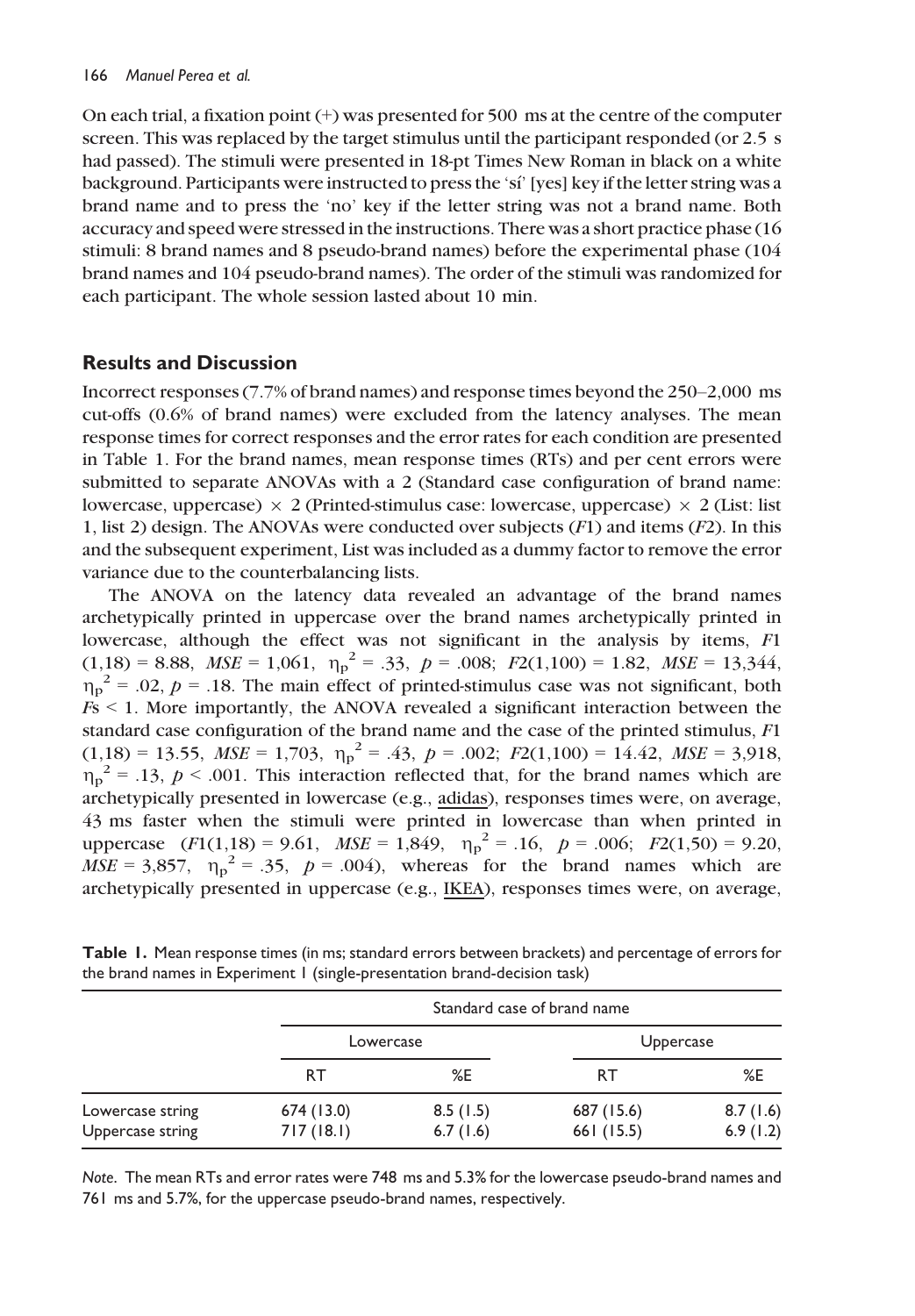26 ms faster when the stimuli were printed in uppercase than when printed in lowercase  $(F1(1,18) = 6.69, MSE = 996, \eta_p^2 = .27, p = .019; F2(1,50) = 5.59, \overline{MSE} = 3.979, p^2 = .10, p = .023$  $MSE = 3,979$ ,  $\eta_p^2 = .10$ ,  $p = .023$ ).<br>The ANOVA on the error rates di

The ANOVA on the error rates did not reveal any significant effects (all  $ps > .13$ ).

The main finding of the current experiment is that word-identification times to brand names were faster when the archetypical case of the brand name matched that of the printed stimulus (i.e., adidas faster than ADIDAS and IKEA faster than ikea). That is, the standard case configuration of the brand names (e.g., adidas,IKEA, etc.) helps the decision to say 'brand'. The question now is whether this advantage takes place at the initial stages of word processing or whether it occurs later in processing (e.g., at a decisional stage).

As indicated in the Introduction, an excellent strategy to tap the early stages of visual-word processing is the masked priming technique. This was the procedure used in Experiment 2, together with a brand-decision task. In Experiment 2, all brand names were presented in their standard case configuration and were preceded by an identity prime that was printed in the standard case configuration (adidas-adidas; IKEA-IKEA) or not (ADIDAS-adidas; ikea-IKEA) – for comparison purposes with prior masked priming experiment, we also included an unrelated priming condition. To avoid visual continuity, a 16-ms pattern mask (a series of #s) was inserted between the prime and the target, and the primes were printed in smaller size than the targets (see Jacobs *et al.*, 1995; Perea et al., 2014, for a similar procedure). The predictions were clear. If letter-case information from the brand names plays a role early in word processing, then one would expect an advantage in the recognition times of brand names when they are preceded by an identity prime that matches the standard case configuration than when preceded by an identity prime that does not match the standard case configuration (i.e., faster responses times to adidas-adidas than to ADIDAS-adidas, and faster response times to IKEA-IKEA than to ikea-IKEA). Alternatively, if the effect of letter-case information occurs at a later decisional stage of word processing, then one would expect no differences between the two identity priming conditions – that is, one would just expect a repetition priming advantage over the unrelated priming condition.

## EXPERIMENT 2

#### Method

#### **Participants**

Twenty new students from the same population as in Experiment 1 took part in the experiment.

#### **Materials**

The target stimuli were the same as in Experiment 1. All brand names were presented in their standard-case format (e.g., adidas, IKEA) and were preceded by a prime that was: (1) the same as the target, always in lowercase (e.g., adidas-adidas; ikea-IKEA); (2) the same as the target, always in uppercase (e.g., ADIDAS-adidas; IKEA-IKEA); and (3) a brand name unrelated to the target (e.g., Bershka-Trident; FANTA-adidas; Opel-IKEA; SONY-FIAT) – half of the unrelated primes were printed in lowercase and the other half were printed in uppercase. For the pseudo-brand names, the manipulation was similar to that for the brand names. Three lists were created to counterbalance the materials across the three priming conditions in a Latin square manner.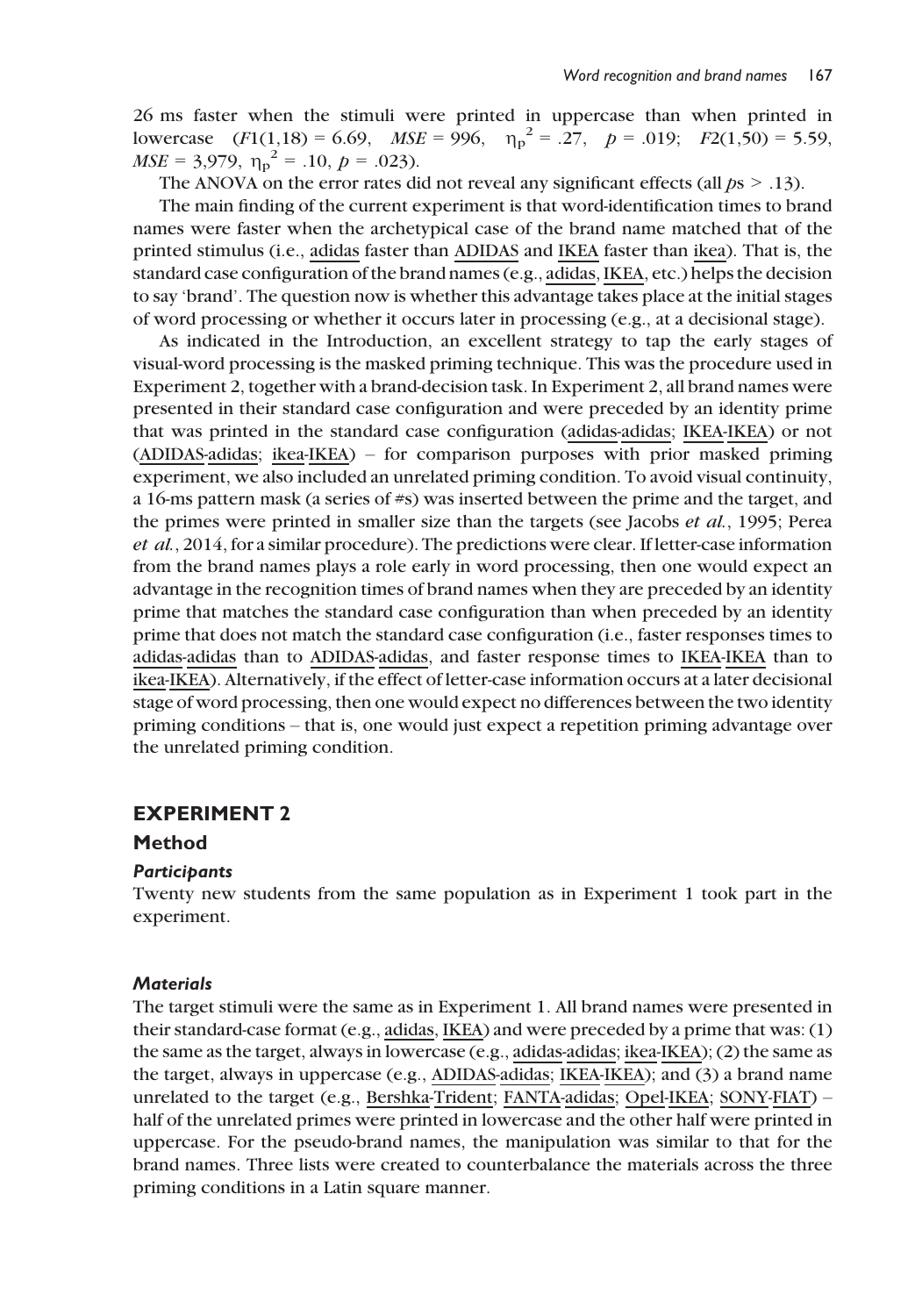#### Procedure

We employed a brand-decision task, as in Experiment 1 (i.e., 'is it a brand name?'). The basic difference with Experiment 1 was that we employed a masked priming procedure rather than a single-presentation procedure. The setup of a given trial was as follows: A pattern mask (a series of #s) was presented in 24-pt for 500 ms at the centre of the computer screen. This was replaced by the prime stimulus in 20-pt for 33.3 ms (i.e., 2 refresh rates in the 66-Hz CRT screen), which in turn was replaced by a pattern mask in 24-pt for 16.6 ms, and then the target stimulus in 24-pt was presented until the participant responded (or 2.5 s had passed). All stimuli were presented in the same location, and the second mask was inserted to minimize visual continuity between prime and target (see Jacobs et al., 1995; Perea et al., 2014). As usual in masked priming experiments, we employed a non-proportional font (Courier New).

## Results and Discussion

Error responses (9.9% of brand names) and response times beyond the 250–2,000 ms cut-offs (1.2% of brand names) were excluded from the latency analyses. The mean RTs for correct responses and the error rates for each condition are presented in Table 2. For the brand names, mean RTs and per cent errors were submitted to separate by-subjects and by-items ANOVAs with a 2 (Standard case configuration: lowercase, uppercase)  $\times$  2 (Case of the identity prime: lowercase vs. uppercase)  $\times$  3 (List: list 1, list 2, list 3) design (see Perea et al., 2014, for a similar design that focused on the identity priming conditions).

The ANOVA on the response times revealed that the responses to brand names were faster when preceded by a lowercase identity prime than when preceded by an uppercase identity prime,  $F1(1, 24) = 6.51$ ,  $MSE = 984$ ,  $\eta_p^2 = .21$ ,  $p = .018$ ;  $F2(1, 102) = 2.29$   $MSE = 2.276$ ,  $p^2 = .02$ ,  $p = .13$ . The main effect of the Standard case  $102$ ) = 2.29,  $MSE = 2,276$ ,  $\eta_p^2 = .02$ ,  $p = .13$ . The main effect of the Standard case configuration of the target stimulus was not significant, both  $ps > .19$ . More importantly, we found an interaction between the two factors,  $F1(1, 24) = 4.65$ ,  $MSE = 1,064$ ,  $\eta_{\rm p} = .10, p = .041; F2(1, 102) = 5.00, MSE = 2,2/0, \eta_{\rm p} = .05, p = .020.$  This interaction reflected that, for the brand names archetypically printed in lowercase (e.g., <sup>2</sup> = .16, p = .041; F2(1, 102) = 5.60, MSE = 2,276,  $\eta_p^2$  = .05, p = .020. This inter-<br>tion reflected that for the brand names archetypically printed in lowercase (e.g. adidas), there was a sizeable 29-ms advantage of the lowercase identity priming condition (adidas-adidas) over the uppercase identity priming condition (ADIDASadidas),  $F1(1, 24) = 10.36$ ,  $MSE = 1,092$ ,  $\eta_p^2 = .30$ ,  $p = .004$ ;  $F2(1, 51) = 10.62$ ,

|                                   |                         | Standard case of brand name |                          |                      |  |
|-----------------------------------|-------------------------|-----------------------------|--------------------------|----------------------|--|
|                                   | Lowercase               |                             | Uppercase                |                      |  |
|                                   | RT                      | %E                          | RТ                       | %E                   |  |
| Identity (lowercase)              | 660 (14.0)              | 10.0(1.3)                   | 666(15.1)                | 8.4(1.3)             |  |
| Identity (uppercase)<br>Unrelated | 689 (17.6)<br>711(15.0) | 9.3(1.7)<br>13.4(2.7)       | 665 (12.8)<br>703 (16.3) | 8.6(1.7)<br>9.9(1.6) |  |

Table 2. Mean response times (in ms; standard errors between brackets) and percentage of errors for the brand names in Experiment 2 (masked priming brand-decision task)

Note. For the pseudo-brand names, the mean RTs and error rates were 759 ms and 7.6% for the identity priming condition, and 769 ms and 7.6% for the unrelated priming condition, respectively.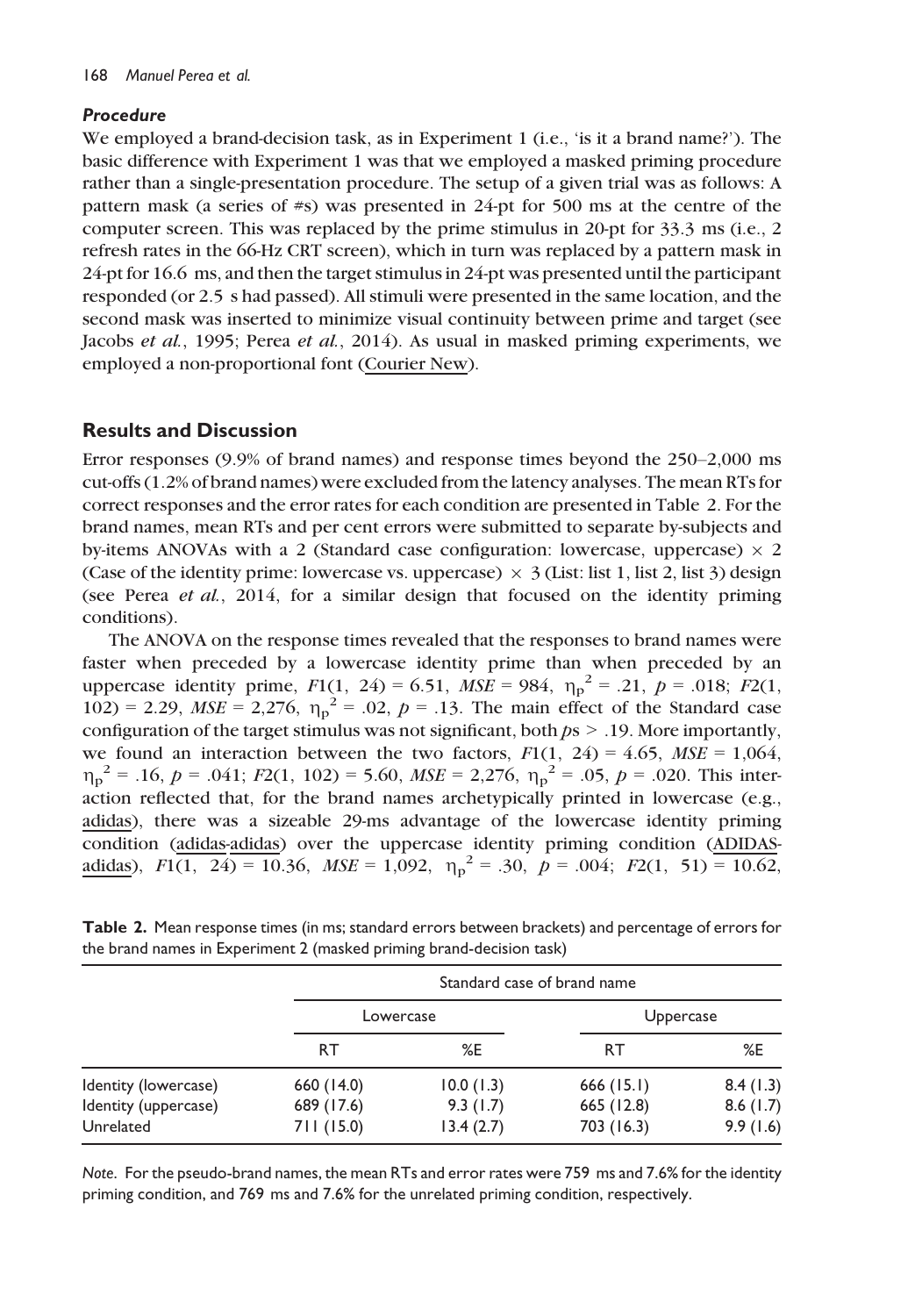$MSE = 1,606$ ,  $\eta_p^2 = .17$ ,  $p = .002$ . In contrast, for the brand names archetypically printed in uppercase (e.g. IKFA), there were no signs of a difference (i.e., less than printed in uppercase (e.g., IKEA), there were no signs of a difference (i.e., less than 2 ms) between the lowercase identity priming condition (ikea-IKEA) and the uppercase identity priming condition (IKEA-IKEA), both  $Fs \leq 1$ .

For the sake of completeness, we also examined the masked repetition priming effect (i.e., the unrelated priming condition minus the average of the two identity priming conditions). Unsurprisingly, we found a sizeable advantage of the targets when preceded by an identity prime than when preceded by an unrelated prime,  $F1(1, 24) = 27.87$ ,  $MSE = 1,312$ ,  $\eta_p^2 = .54$ ,  $p < .001$ ;  $F2(1, 105) = 44.31$ ,  $MSE = 2,044$ ,  $\eta_p^2 = .30$ ,  $p < .001$  – this repetition priming effect was similar in magnitude for the two types of  $p < .001$  – this repetition priming effect was similar in magnitude for the two types of case-configurations of brand names (i.e., adidas vs. IKEA), as deduced by the lack of interaction between the two factors, both  $Fs \leq 1$ .

The ANOVA on the error rates did not reveal any significant effects, all  $Fs \leq 1$ .

The results of the present experiment revealed that letter-case information plays a role in the early stages of the processing of brand names. In particular, for the brand names whose standard-configuration is lowercase, there was a 29-ms advantage for the target words preceded by an identity prime that matched the standard case configuration relative to those target words preceded by an identity prime that did not match the standard case configuration (e.g., adidas-adidas faster than ADIDAS-adidas). This finding poses problems for any account of visual-word recognition that assumes that there is an early activation of case-invariant abstract letter units for *all* letter strings (e.g., Dehaene et al., 2005; Grainger et al., 2008). Instead, the present data provide empirical support for the view that letter-case information forms part of a word's graphemic representation, as advocated by the 'orthographic cue' account (Peressotti et al., 2003).

We acknowledge that the whole story is somewhat more complicated because the brand names archetypically printed in uppercase (e.g., IKEA) were equally activated by a lowercase or an uppercase identity prime (i.e., we found similar response times for IKEA-IKEA and ikea-IKEA). Similarly, in a recent masked priming experiment with acronyms (e.g., FBI; KFC, etc.), Brysbaert, Speybroeck, and Vanderelst (2009) also found that a target stimulus like FBI was equally activated by the masked prime fbi (i.e., an unfamiliar format) and the case-consistent masked prime FBI. What we should note here is that the magnitude of masked repetition/form priming with lowercase–uppercase pairs is similar to that with uppercase–lowercase pairs (e.g., see Soares, Perea, & Comesaña, 2014), so that the case of the prime-target pairs per se cannot be used to explain the dissociation between the brand names whose standard-configuration is in lowercase versus uppercase. We examine two potential reasons for this dissociation in the General Discussion.

## GENERAL DISCUSSION

We conducted two experiments that examined the role of letter-case information (lowercase vs. uppercase) during the printed recognition of brand names whose standard case configuration was lowercase (e.g., adidas) or uppercase (e.g., IKEA). The two main findings are summarized as follows: First, in a brand-decision task, word-identification times were faster when the standard case configuration of the brand names matched that of the written stimulus (i.e., adidas faster than ADIDAS; IKEA faster than ikea). This finding poses problems for leading neural accounts of visual-letter/word recognition (Dehaene et al., 2005; Grainger et al., 2008), but it is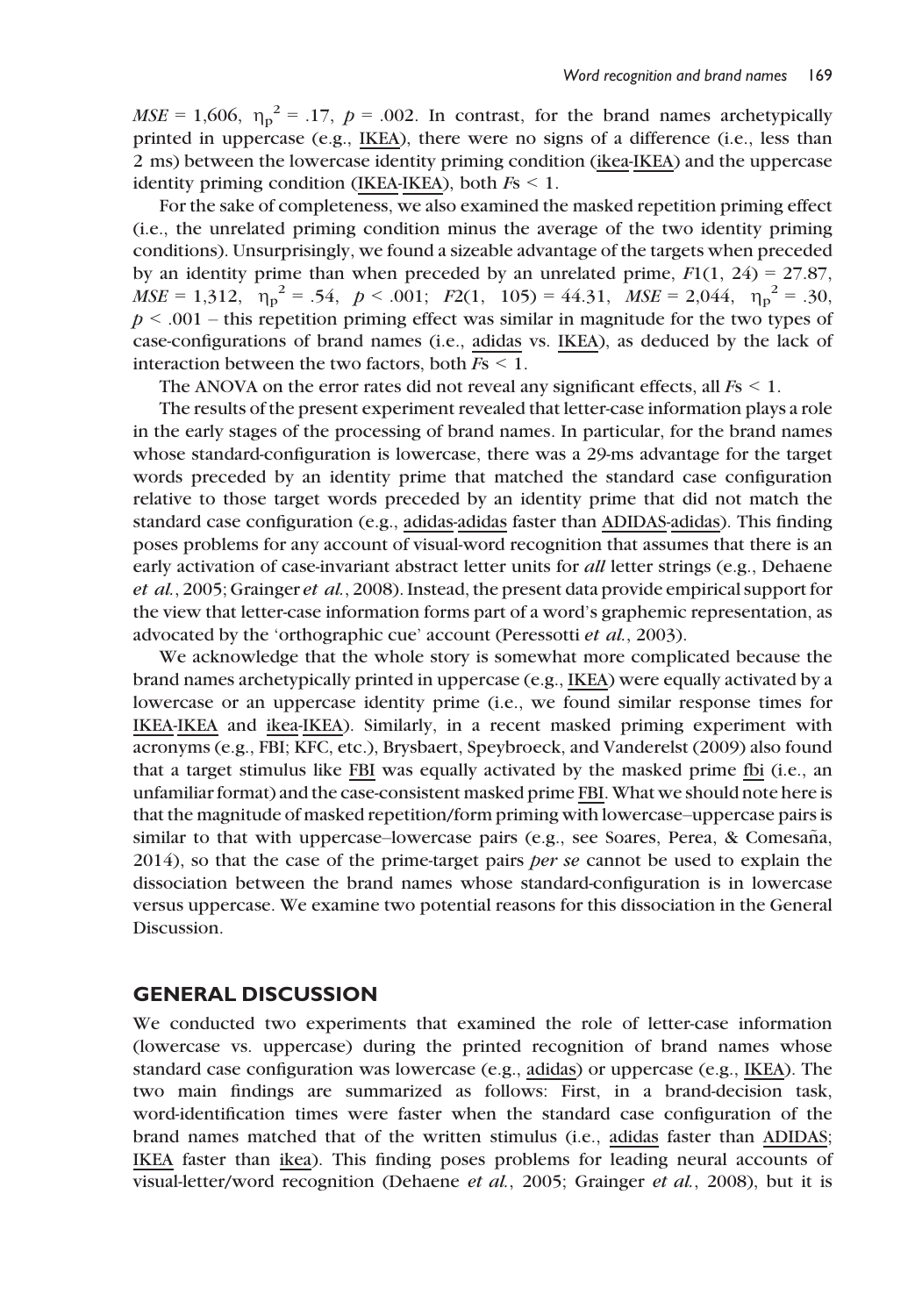entirely consistent with the 'orthographic cue' account (Peressotti et al., 2003). Second, in a masked priming brand-decision task, we found faster identification times when the brand names (in their archetypical case configuration) were preceded by an identity prime that matched the standard case configuration than when it did not (i.e., faster responses times to adidas-adidas than to ADIDAS-adidas) – this difference was absent for those brand names archetypically printed in uppercase, however. Thus, letter-case information plays a role even in the early stages of the processing of brand names. We now examine the implications of these findings for models of visual-word recognition.

The presence of faster word-identification times when the brand names were printed in their standard case configuration than in their non-standard case configuration in a brand-decision task (Experiment 1) demonstrates that participants have access to (and employ) 'orthographic cues' such as letter-case when making their decisions (e.g., IKEA faster than ikea; adidas faster than ADIDAS), thus extending the findings reported by Gontijo and Zhang (2007) and Gontijo et al. (2002) with brand names in lexical decision. A remaining, important question is whether this effect occurs at an early encoding stage or whether it occurs at a late, decisional stage. To that end, we conducted a masked priming experiment with the brand-decision task (Experiment 2). Leaving aside the unsurprising advantage of the identity priming condition relative to the unrelated priming condition, the key finding was that, for the brand names whose standard case configuration is in lowercase (e.g., adidas), we found faster response times when the identity prime was printed in the standard case configuration of the brand name than when the identity prime was printed in the non-standard case configuration (i.e., faster response times to adidas-#####-adidas than to ADIDAS-#####-adidas). If the encoding of the prime had involved case-invariant abstract letter/word representations – as leading neural accounts of visual-word recognition propose (e.g., see Dehaene et al., 2005; Grainger et al., 2008), no differences between these two conditions would have been expected. Instead, this finding fits perfectly well with the predictions of those accounts that assume that letter-case information forms an integral part of a word's graphemic representation (e.g., 'orthographic cue' account, see Peressotti et al., 2003).

We acknowledge that this is not the whole story because the parallel effect did not occur for those brand names that are archetypically presented in lowercase (i.e., we found similar response times to ikea-####-IKEA and IKEA-####-IKEA). Similarly, using acronyms, Brysbaert et al. (2009) found that response times to fbi-FBI (i.e., non-standard case configuration) were similar to the response times to FBI-FBI (i.e., standard case configuration). There are two (non-exclusive) explanations for the dissociation between lowercase and uppercase brand names. First, brand names archetypically presented in uppercase can occasionally be encountered in lowercase (e.g., web addresses [www. ikea.com], news reports, or informal writing), and this is also the case of acronyms (e.g., the official YouTube channel of FBI indicates 'If you have tips on a crime, submit to tips.fbi.gov'). In contrast, brand names archetypically presented in lowercase are much more likely to be regularly presented in their standard case configuration (e.g., www. adidas.com, but not www.ADIDAS.com). As a result, letter-case information in the 'lowercase' brand names (e.g., adidas) may be more stable than in 'uppercase' brand names (e.g., IKEA). Indeed, in Experiment 1, the advantage of adidas over ADIDAS in the response times was greater than the advantage of IKEA over ikea (43 vs. 26 ms, respectively). Second, lowercase brand names may have a more distinct form on the basis of the ascending, neutral, and ascending letters (e.g., adidas), and this may favour a greater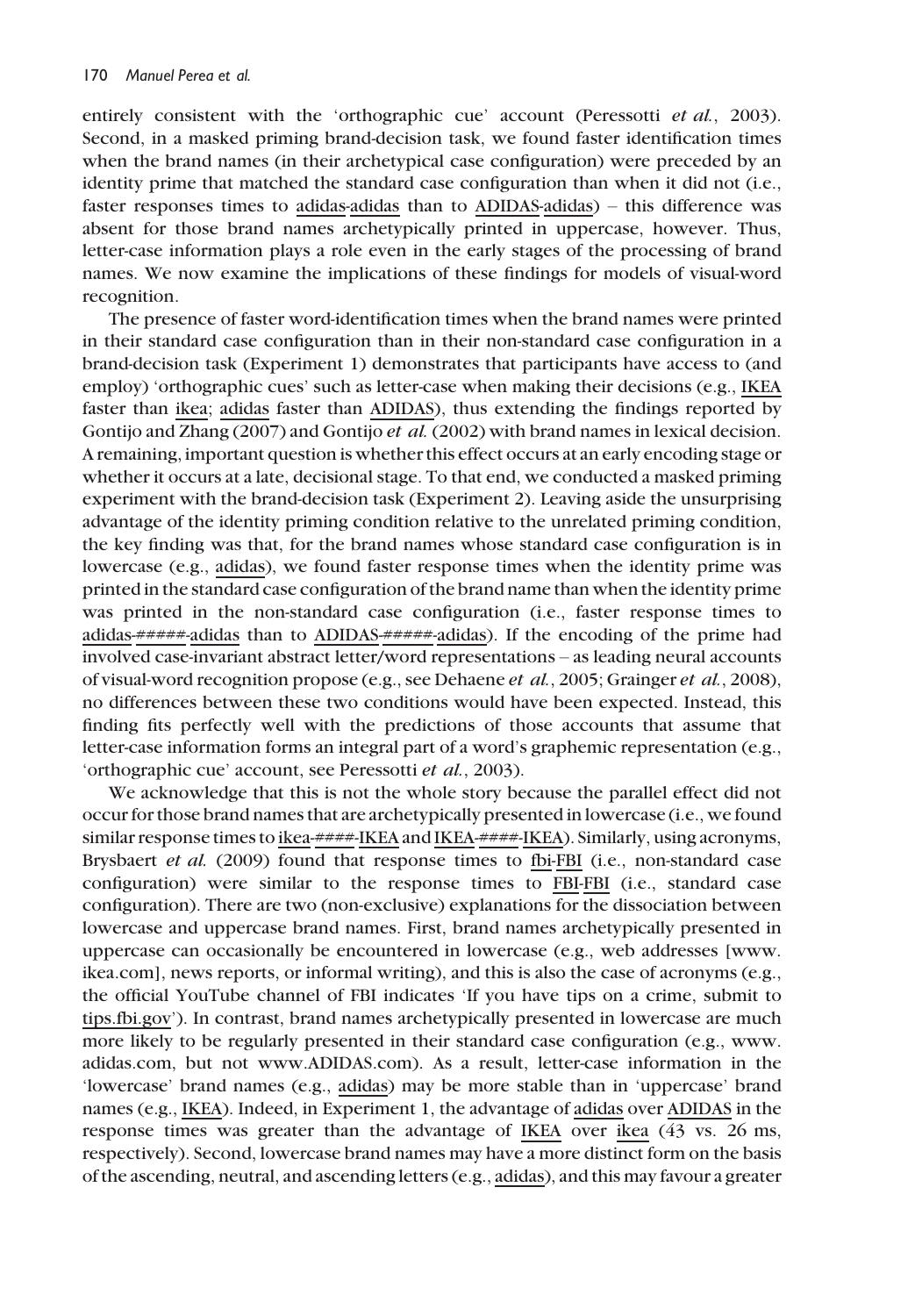role of visual cues during the word-recognition process in comparison with the uppercase brand names (e.g., IKEA). $<sup>1</sup>$ </sup>

Taken together, the findings from Experiments 1 and 2 pose some problems for those accounts of visual-word recognition that assume that visual-word recognition is attained exclusively on the basis of the word's case-invariant abstract letter identities. Instead, the data strongly suggest that, for brand names, letter-case information influences the process of word recognition (e.g., adidas faster than ADIDAS; IKEA, faster than ikea). Bear in mind that brand names are repeatedly presented in the same case, format, colour, etc., so that they can be more easily remembered and accessible. Although we have opted for an interpretation of the present data in terms of orthographic cues, an issue that deserved further research is the role of purely visual elements in the recognition of brand names. In the present experiments, all items were presented in black in a standard font; that is, except for case, the presented stimuli did not remarkably match the visual configuration of the brand names. To shed more light on the specific contribution of visual factors, it would be necessary to present the brand names in their usual configurations, and examine whether it provides a reading benefit over and above the information from the standard case configuration employed in the present experiments (i.e., adidas, IKEA; see Bottomly & Doyle, 2006; or Tavassoli, 2001, for evidence of the importance of colours in brand names).

What we should also note here is that there are other types of words that are also commonly presented with the same case, and the findings are similar to those reported here. For acronyms (e.g., FBI, NATO, etc.), identification times are faster when they are presented in the standard case (FBI) than in the non-standard case (fbi; see Seymour & Jack, 1978; for early evidence). Likewise, proper names – in which the initial letter is capitalized – are identified more rapidly than proper (or common) names with their initial letter in lowercase (see Peressotti et al., 2003). Therefore, the data from brand names, acronyms, and proper names provide converging evidence in favour of an account of visual-word recognition in which letter-case information is stored at a graphemic level, as proposed by the 'orthographic cue' account (Peressotti et al., 2003). Consistent with this proposal, in a recent masked priming experiment with pairs of isolated letters that looked visually similar versus dissimilar in lowercase/uppercase (e.g., c/C vs. r/R), Carreiras, Perea, Gil-Lopez, Abu Mallouh, and Salillas (2013) found a different spatial distribution of the repetition priming effect for c/C and r/R pairs at the P300 window (around 280– 500 ms post-target in the ERP waves). Carreiras and colleagues concluded that the late processes corresponding to the activation of abstract representations retain 'some form of sensitivity [i.e., *letter-case information*] during the entire flow of information processing' (p. 1984). (The italics text is ours.)

 $1$  To examine whether the frequent-case configuration plays a role in the identification of brand names using a task that does not require a binary decision, we also conducted a naming experiment. This experiment failed to reveal an advantage of the archetypical case of the brand names, and it only revealed an advantage of the stimuli printed in lowercase (i.e., adidas faster than ADIDAS; ikea faster than IKEA). This null effect must be taken with some caution because the pronunciation of words (including brand names) in a shallow orthography like Spanish (i.e., the language of the present experiments) may have followed a non-lexical grapheme-to-phoneme conversion. Keep in mind that lexical (e.g., word-frequency) and semantic (e.g., associative priming) effects in Spanish are smaller in naming tasks than in tasks that require lexical access (e.g., Perea & Carreiras, 1998; Perea & Rosa, 2002b). Finally, the 'lowercase' advantage is a common finding in the literature on visual-word recognition and reading (see Mayall & Humphreys, 1996; Paap et al., 1984; Perea & Rosa, 2002a; Tinker, 1963) and it may be due to the fact that letters in lowercase are more distinctive (and presented more frequently) than the letters in uppercase (e.g., see Paap et al., 1984) – note that this effect is not at odds with the idea of fast activation of 'abstract letter identities' during visual-word recognition and reading (see Perea & Panadero, 2014, for discussion).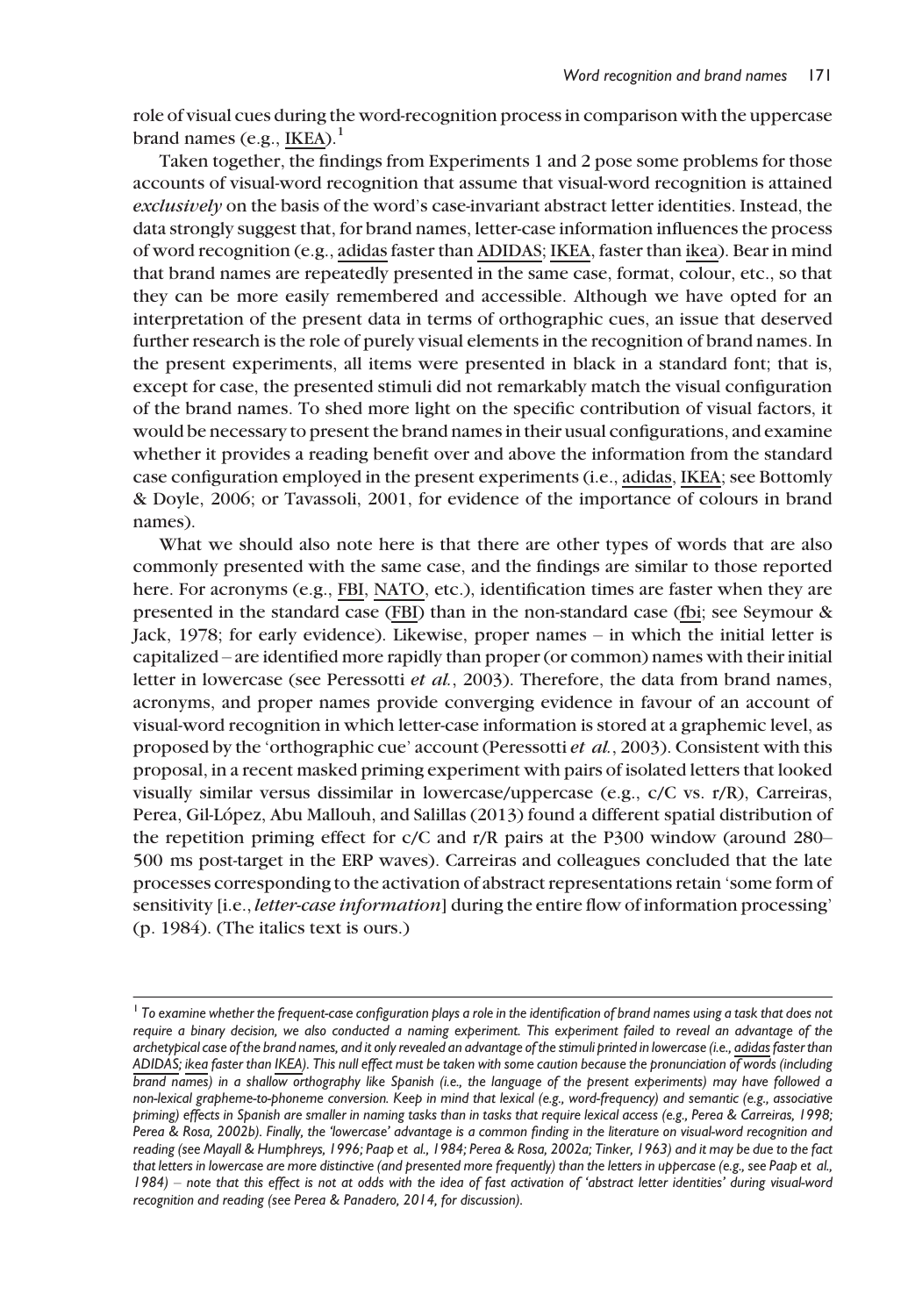In sum, the present experiments pose some problems for those models of visual-word recognition that assume that all words are identified on the basis of case-invariant abstract letter/word representations. Instead, the present data strongly suggest that letter-case information forms part of a word's graphemic representation – at least for brand names. To examine the generality of this proposal for other types of words, future research should examine in detail the role of case-sensitive letter/bigram counts in letter/word identification and reading (see Jones & Mewhort, 2004).

## Acknowledgements

The research reported in this article has been partially supported by Grant PSI2011-26924 from the Spanish Ministry of Economy and Competitiveness.

## **References**

- Besner, D. (1983). Basic decoding components in reading: Two dissociable feature extraction processes. Canadian Journal of Psychology, 37, 429–438. doi:10.1037/h0080739
- Bottomly, P. A., & Doyle, J. R. (2006). The interactive effects of colors and products on perceptions of brand logo appropriateness. Marketing Theory, 6, 63–83. doi:10.1177/1470593106061263
- Bowers, J. S., Vigliocco, G., & Haan, R. (1998). Orthographic, phonological, and articulatory contributions to masked letter and word priming.Journal of Experimental Psychology: Human Perception and Performance, 24, 1705–1719. doi:10.1037/0096-1523.24.6.1705
- Brysbaert, M., Speybroeck, S., & Vanderelst, D. (2009). Is there room for the BBC in the mental lexicon? On the recognition of acronyms. Quarterly Journal of Experimental Psychology, 62, 1832–1842. doi:10.1080/17470210802585471
- Carreiras, M., Perea, M., Gil-Lopez, C., Abu Mallouh, R., & Salillas, E. (2013). Neural correlates of visual vs. abstract letter processing in Roman and Arabic scripts. Journal of Cognitive Neuroscience, 25, 1975–1985. doi:10.1162/jocn\_a\_00438
- Coltheart, M. (1981). Disorders of reading: Their implications for models of normal reading. Visible Language, 15, 245–286.
- Davis, C. J. (2010). The spatial coding model of visual word identification. *Psychological Review*, 117, 713–758. doi:10.1037/a0019738
- Dehaene, S., Cohen, L., Sigman, M., & Vinckier, F. (2005). The neural code for written words: A proposal. Trends in Cognitive Sciences, 9, 335–341. doi:10.1016/j.tics.2005.05.004
- Forster, K. I., & Forster, J. C. (2003). DMDX: A windows display program with millisecond accuracy. Behavior Research Methods, Instruments, and Computers, 35, 116–124. doi:10.3758/ BF03195503
- Gomez, P., Perea, M., & Ratcliff, R. (2013). A diffusion model account of masked vs. unmasked priming: Are they qualitatively different? Journal of Experimental Psychology: Human Perception and Performance, 39, 1731–1740. doi:10.1037/a0032333
- Gontijo, P. F. D., Rayman, J., Zhang, S., & Zaidel, E. (2002). How brand names are special: Brands, words and hemispheres. Brain and Language, 82, 327–343. doi:10.1016/S0093-934X(02) 00036-6
- Gontijo, P. F. G., & Zhang, S. (2007). The mental representation of brand names: Are brand names a class by themselves? In T. M. Lowrey (Ed.), Psycholinguistic phenomena in marketing communications (pp. 23–37). Hillsdale, NJ: Erlbaum.
- Grainger, J. (2008). Cracking the orthographic code: An introduction. Language and Cognitive Processes, 23, 1–35. doi:10.1080/01690960701578013
- Grainger, J., Rey, A., & Dufau, S. (2008). Letter perception: From pixels to pandemonium. Trends in Cognitive Sciences, 12, 381–387. doi:10.1016/j.tics.2008.06.006